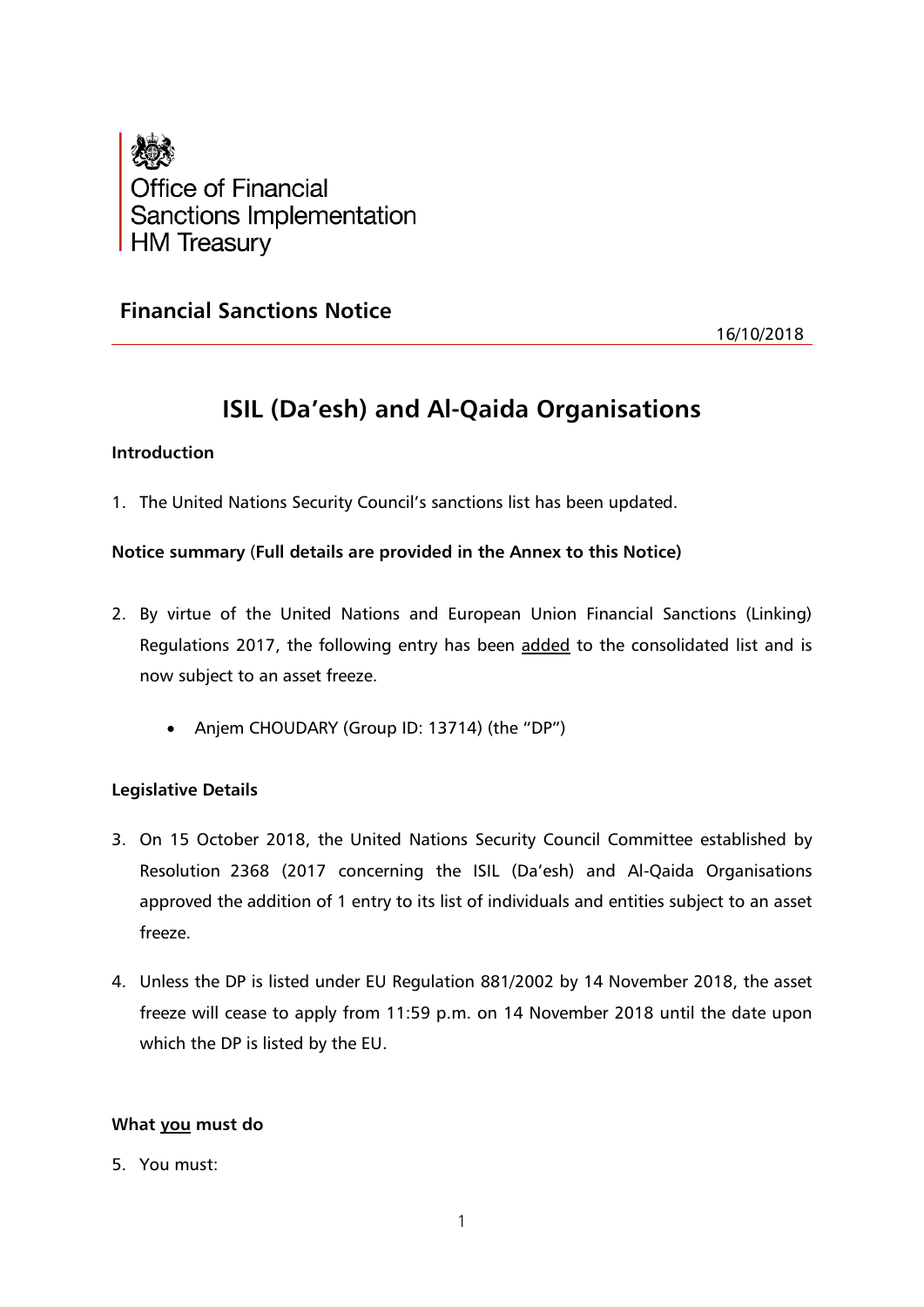- i. check whether you maintain any accounts or hold any funds or economic resources for the persons set out in the Annex to this Notice;
- ii. freeze such accounts, and other funds or economic resources;
- iii. refrain from dealing with the funds or assets or making them available (directly or indirectly) to such persons unless licensed by the Office of Financial Sanctions Implementation (OFSI);
- iv. report any findings to OFSI, together with any additional information that would facilitate compliance with the Regulation;
- v. provide any information concerning the frozen assets of designated persons that OFSI may request. Information reported to OFSI may be passed on to other regulatory authorities or law enforcement.
- 6. Failure to comply with financial sanctions legislation or seeking to circumvent its provisions is a criminal offence.

## **Further Information**

7. The UN's press release describing these changes can be found here:

## <https://www.un.org/press/en/2018/sc13539.doc.htm>

- 8. Further details on the UN measures in respect of the ISIL (Da'esh) and Al-Qaida Organisations can be found on the relevant UN Sanctions Committee webpage: [https://www.un.org/sc/suborg/en.](https://www.un.org/sc/suborg/en)
- 9. Copies of recent Notices, UNSC Resolutions and UK legislation can be obtained from the the ISIL (Da'esh) and Al-Qaida Organisations financial sanctions page on the GOV.UK website:

[https://www.gov.uk/government/collections/financial-sanctions-regime-specific](https://www.gov.uk/government/collections/financial-sanctions-regime-specific-consolidated-lists-and-releases)[consolidated-lists-and-releases](https://www.gov.uk/government/collections/financial-sanctions-regime-specific-consolidated-lists-and-releases)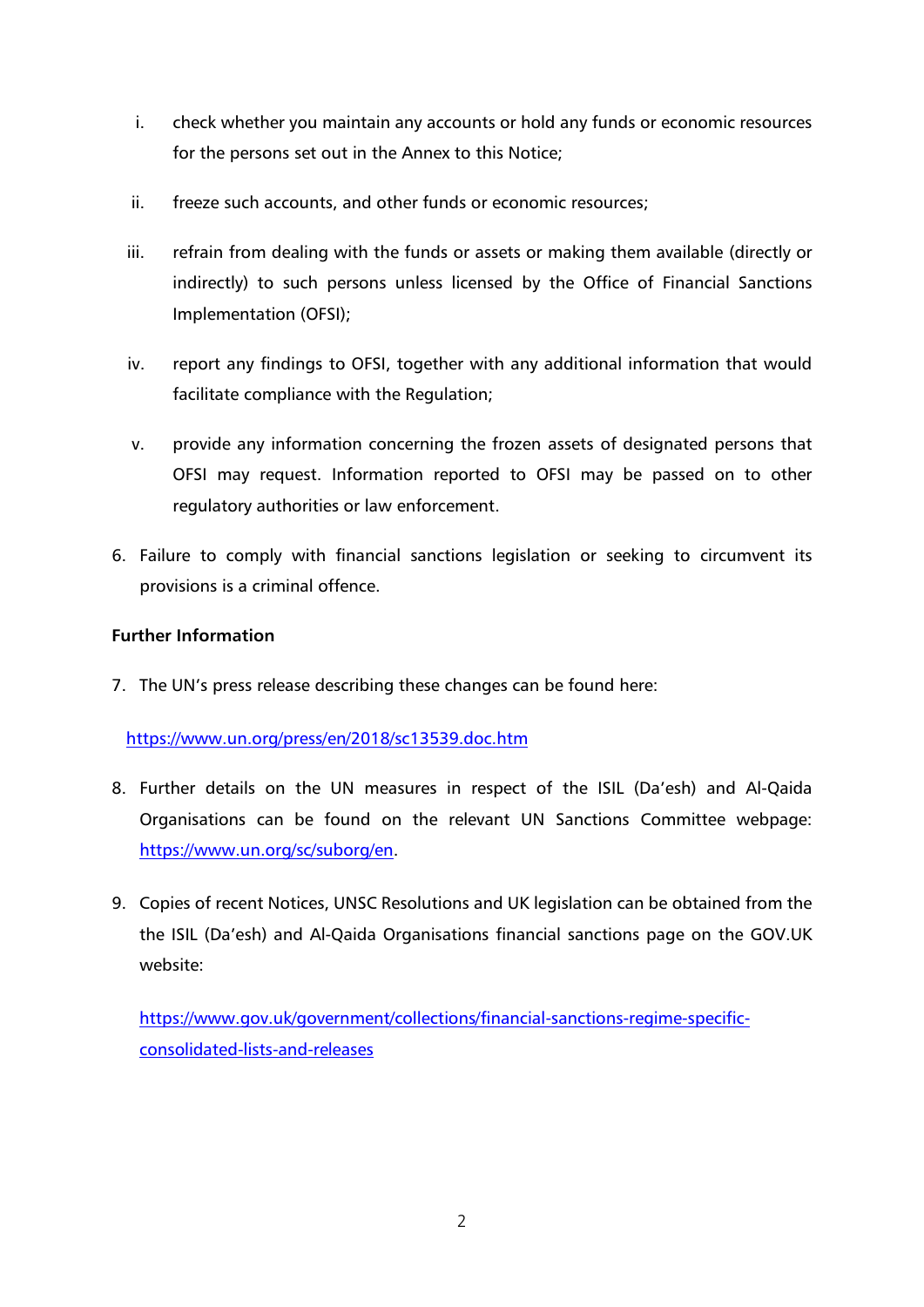10. For more information please see our guide to financial sanctions:

<https://www.gov.uk/government/publications/financial-sanctions-faqs>

## **Enquiries**

11. Non-media enquiries, reports and licence applications should be addressed to:

Office of Financial Sanctions Implementation HM Treasury 1 Horse Guards Road London SW1A 2HQ [ofsi@hmtreasury.gov.uk](mailto:ofsi@hmtreasury.gov.uk)

- 12. Media enquiries about how financial sanctions are implemented in the UK should be addressed to the Treasury Press Office on 020 7270 5238.
- 13. Media enquiries about the sanctions measures themselves should be addressed to the Foreign and Commonwealth Office Press Office on 020 7008 3100.